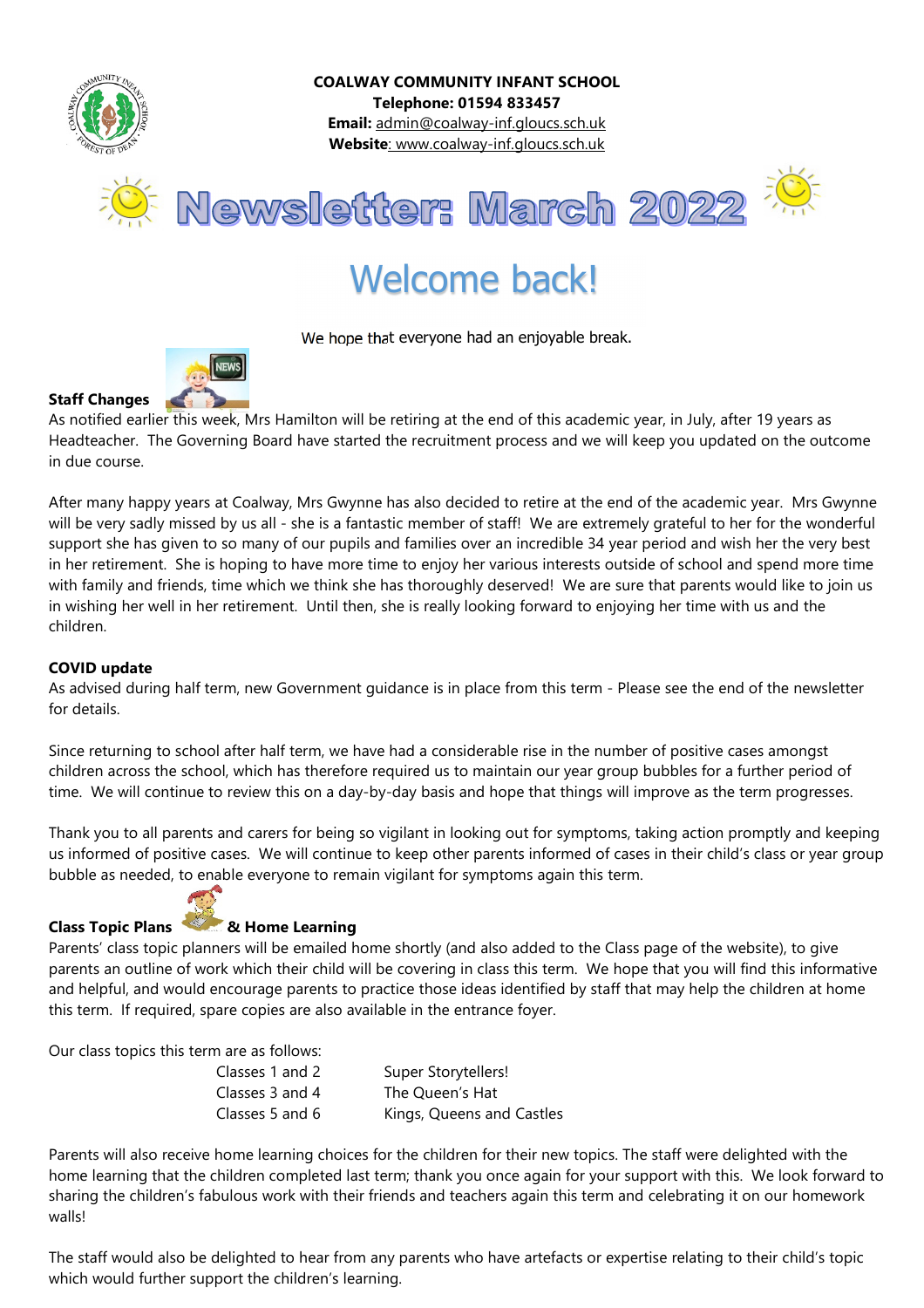#### Parents' Evenings



We will be holding our mid-year parents' evenings on Wednesday 23rd March 3.15-5.30 p.m. and Thursday 24<sup>th</sup> March 3.15-7.00 p.m. – parents will be able to book appointments via ParentMail from next week. Appointment times are limited to 10 minutes per child to ensure an opportunity for all parents to meet the Teachers.

Parents evenings will be held in school this term – we are really looking forward to seeing you in person.

This term's parents' evening is an opportunity to discuss your child's progress and to look at the work they have been doing this year. Parents are advised to arrive 5 minutes before their appointment time to allow time to look at their child's work beforehand.

#### Comic Relief

Comic Relief Red Nose Day takes place on Friday 18<sup>th</sup> March, when we will be having a Superhero day in school! The children may come to school in non-uniform for the day for a donation of 50p to Comic Relief by choosing one of the following ideas:

- Dress as your favourite superhero
- Dress as the person who is your superhero, e.g. a family member, a famous person, a local hero in the community.

The choice is yours – whoever you think is a superhero!

The aim of the day is to have fun and make everyone smile whilst raising funds for Comic Relief. The children will also have the opportunity to make superhero masks and use their superhero powers to complete some superhero challenges and quizzes during the day.

We are also selling Comic Relief Red Noses in school at a cost of £1.50 each, available from the School Office. We have 120 red noses to sell, sold on a first come first served basis.

#### Bend the Rules Day

As we were unable to hold 'Bend the Rules' Day due to the school closure day, we have re-scheduled this to Friday 1st April. The children may come to school in clothes other than their school uniform, put gel in their hair, wear trainers and even wear nail varnish, 'bending the rules' for a day for 50p.

#### Price Increase…

Should parents wish to purchase any new items of uniform, please note that there will be a price increase on the following items from the 1st April: Cardigans £10.25 (currently £9.95)

Sweatshirts £9.25 (currently 8.95) Reversible showerproof coat £20.55 (currently £19.50)



# Thank you... **ITALATIN**

Thank you so much for supporting our World Book Day events last Thursday. The children's plate characters were absolutely amazing! Please see the photo attached of all the different characters that came into school that day! They were all fantastic!

We hope you enjoy spending your special World Book Day voucher – this voucher can be used to receive £1.00 off a book worth £2.99 or more, or alternatively it may be exchanged for one of the specially produced £1.00 books. (These are listed on the reverse of your voucher).

> Easter Holiday School finishes at 2.00 p.m. on Friday 8<sup>th</sup> April

> > Return to school Monday 25th April